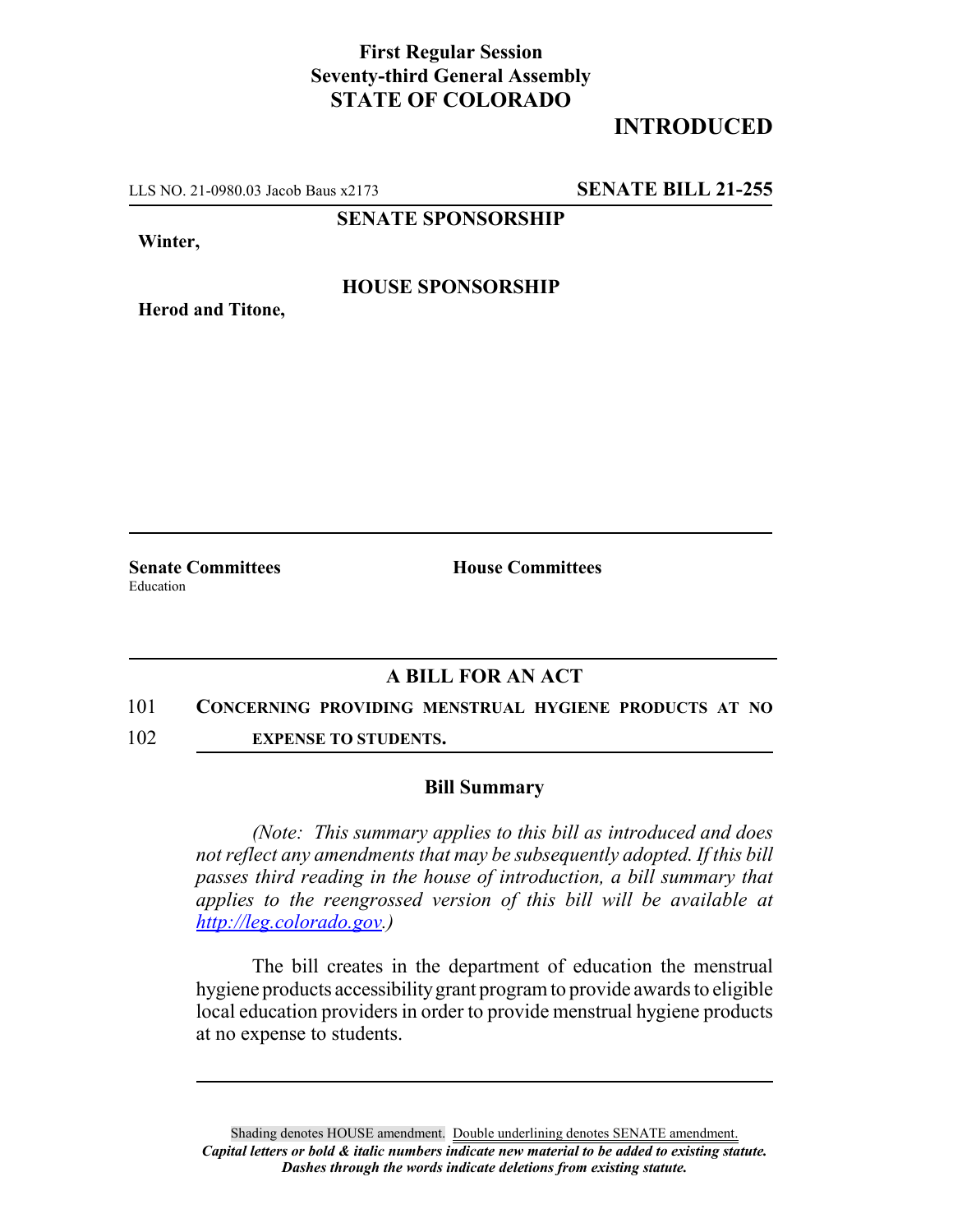*Be it enacted by the General Assembly of the State of Colorado:*

 **SECTION 1.** In Colorado Revised Statutes, **add** 22-2-146 as follows:

 **22-2-146. Menstrual hygiene products accessibility grant program - eligibility - rules - report - definitions.** (1) THERE IS CREATED IN THE DEPARTMENT THE MENSTRUAL HYGIENE PRODUCTS ACCESSIBILITY GRANT PROGRAM IN ORDER TO PROVIDE MENSTRUAL HYGIENE PRODUCTS AT NO EXPENSE TO STUDENTS. A GRANT RECIPIENT SHALL ENSURE THAT MENSTRUAL HYGIENE PRODUCTS ARE ACCESSIBLE TO A STUDENT REGARDLESS OF THE STUDENT'S GENDER IDENTITY.

 (2) A GRANT RECIPIENT SHALL USE THE AWARD TO ACQUIRE AND DISTRIBUTE MENSTRUAL HYGIENE PRODUCTS AT NO EXPENSE TO STUDENTS OR INSTALL AND MAINTAIN A DISPENSING MACHINE OR DISPOSAL RECEPTACLE FOR MENSTRUAL HYGIENE PRODUCTS.

 (3) A LOCAL EDUCATION PROVIDER IS ELIGIBLE TO RECEIVE A GRANT IF IT HAS FIFTY PERCENT OR MORE STUDENTS ENROLLED WHO ARE ELIGIBLE FOR FREE OR REDUCED-COST LUNCH PURSUANT TO THE FEDERAL "RICHARD B. RUSSELL NATIONAL SCHOOL LUNCH ACT", 42 U.S.C. SEC. 1751 ET SEQ.

 (4) TO RECEIVE A GRANT, AN ELIGIBLE LOCAL EDUCATION PROVIDER MUST SUBMIT AN APPLICATION TO THE DEPARTMENT BY A DATE SPECIFIED BY THE DEPARTMENT. THE ELIGIBLE LOCAL EDUCATION PROVIDER MUST INCLUDE DATA IN ITS APPLICATION CONCERNING THE NUMBER OF STUDENTS ENROLLED AT THE ELIGIBLE LOCAL EDUCATION PROVIDER AND THE NUMBER OF RESTROOMS, INCLUDING GENDER-NEUTRAL RESTROOMS, ON THE PROPERTY OF THE ELIGIBLE LOCAL EDUCATION PROVIDER.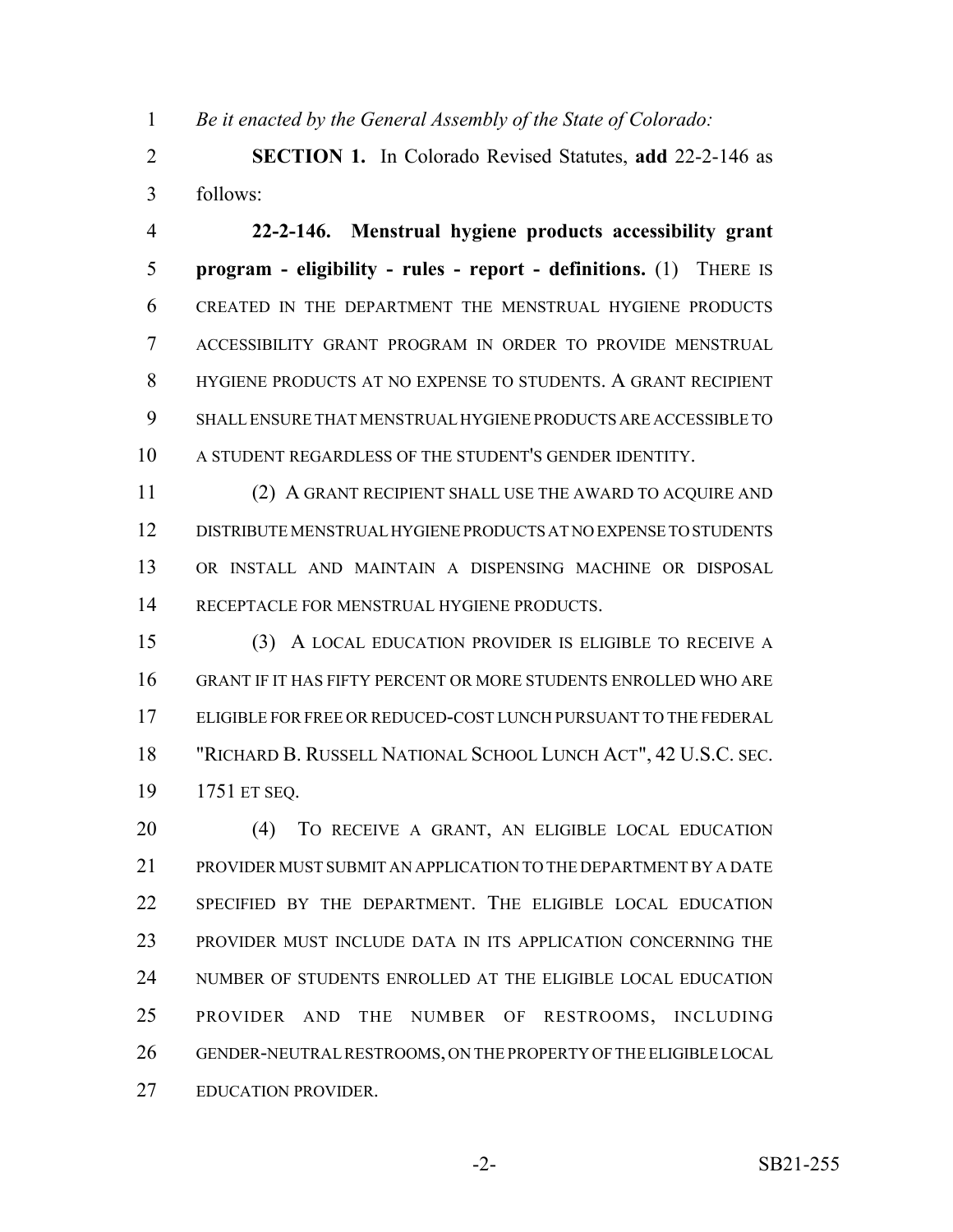(5) THE DEPARTMENT SHALL IMPLEMENT AND ADMINISTER THE GRANT PROGRAM, AND SHALL AWARD A GRANT TO A LOCAL EDUCATION PROVIDER THAT APPLIES IN AN AMOUNT THAT IS PROPORTIONATE TO THE NUMBERS OF STUDENTS AND RESTROOMS AS PROVIDED IN ITS APPLICATION.THE STATE BOARD MAY PROMULGATE RULES AS NECESSARY TO IMPLEMENT THE GRANT PROGRAM.

 (6) (a) ON OR BEFORE OCTOBER 1, 2022, AND ON OR BEFORE OCTOBER 1, 2023, EACH LOCAL EDUCATION PROVIDER THAT RECEIVED A GRANT PURSUANT TO THIS SECTION SHALL SUBMIT A REPORT TO THE DEPARTMENT. THE REPORT MUST INCLUDE INFORMATION CONCERNING THE AMOUNT OF MONEY SPENT ON THE ACQUISITION AND DISTRIBUTION OF MENSTRUAL HYGIENE PRODUCTS AND THE AMOUNT OF MONEY SPENT ON THE INSTALLATION AND MAINTENANCE OF A DISPENSING MACHINE OR DISPOSAL RECEPTACLE FOR MENSTRUAL HYGIENE PRODUCTS.

 (b) ON OR BEFORE JANUARY 2, 2023, AND ON OR BEFORE JANUARY 2, 2024, THE DEPARTMENT SHALL SUBMIT A SUMMARIZED REPORT OF THE INFORMATION RECEIVED PURSUANT TO SUBSECTION (6)(a) OF THIS SECTION TO THE EDUCATION COMMITTEES OF THE SENATE AND HOUSE OF REPRESENTATIVES, OR ANY SUCCESSOR COMMITTEES.

20 (7) AS USED IN THIS SECTION, UNLESS THE CONTEXT OTHERWISE REQUIRES:

 (a) "GRANT PROGRAM" MEANS THE MENSTRUAL HYGIENE PRODUCTS ACCESSIBILITY GRANT PROGRAM CREATED AND EXISTING 24 PURSUANT TO THIS SECTION.

 (b) "LOCAL EDUCATION PROVIDER" MEANS A SCHOOL DISTRICT, A CHARTER SCHOOL AUTHORIZED BY A SCHOOL DISTRICT PURSUANT TO PART 27 1 OF ARTICLE 30.5 OF THIS TITLE 22, A CHARTER SCHOOL AUTHORIZED BY